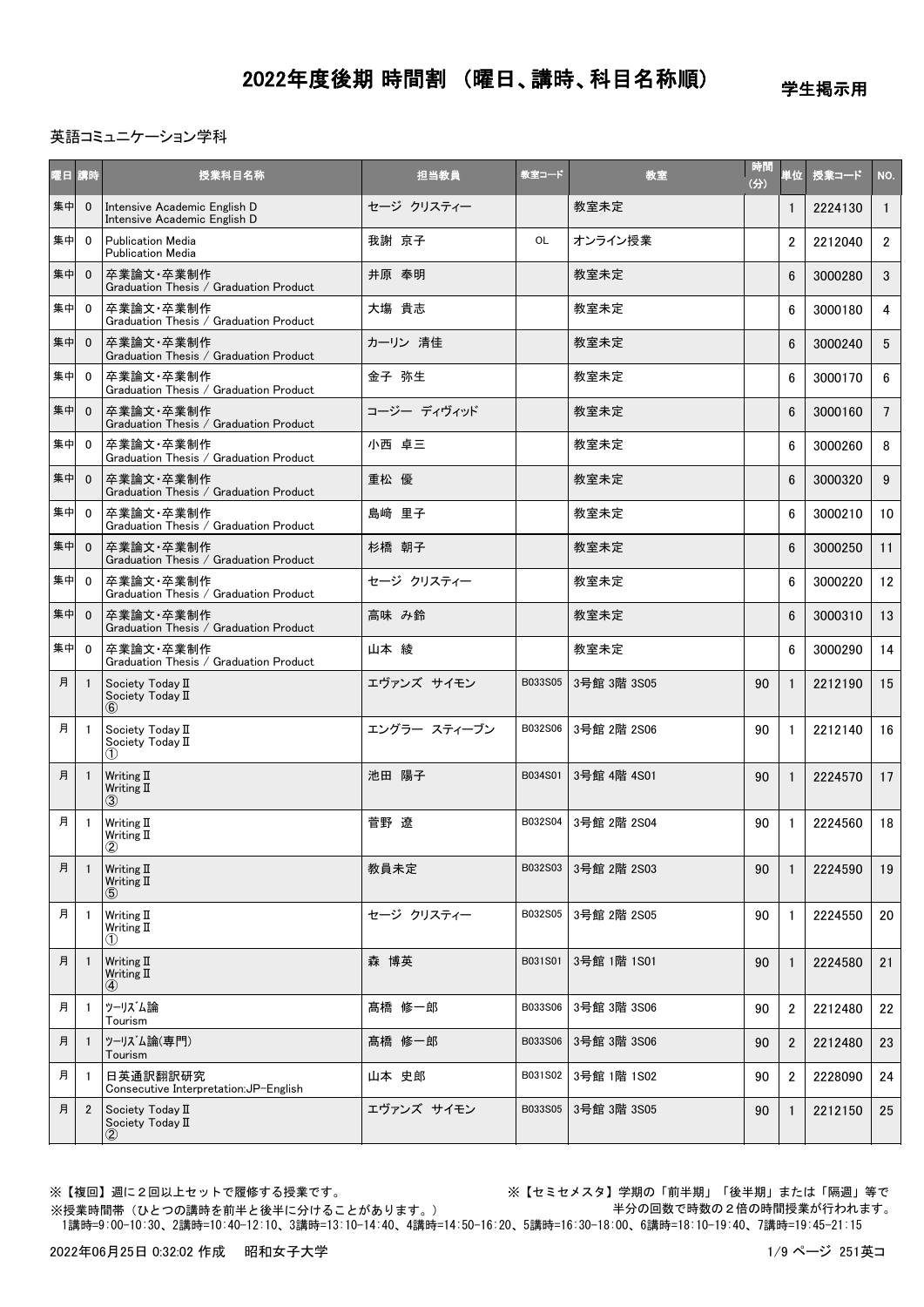学生掲示用

### 英語コミュニケーション学科

| 曜日 | 請時             | 授業科目名称                                                             | 担当教員                              | 教室コード   | 教室                  | 時間<br>(分) | 単位             | 授業コード   | NO.             |
|----|----------------|--------------------------------------------------------------------|-----------------------------------|---------|---------------------|-----------|----------------|---------|-----------------|
| 月  | $\overline{2}$ | Society Today II<br>Society Today II<br>(3)                        | ペック ブライアン                         | B032S06 | 3号館 2階 2S06         | 90        | 1              | 2212160 | 26              |
| 月  | $\overline{2}$ | Writing $\Pi$<br>Writing II<br>(8)                                 | 菅野 遼                              | B032S04 | 3号館 2階 2S04         | 90        | $\mathbf{1}$   | 2224620 | 27              |
| 月  | $\overline{2}$ | Writing II<br>Writing II<br>$\circledcirc$                         | 鈴木 雅子                             | B031S03 | 3号館 1階 1S03         | 90        | $\mathbf{1}$   | 2224630 | 28              |
| 月  | $\overline{2}$ | Writing II<br>Writing II<br>(7)                                    | 森 博英                              | B031S01 | 3号館 1階 1S01         | 90        | $\mathbf{1}$   | 2224610 | 29              |
| 月  | $\overline{2}$ | Writing II<br>Writing II<br>(6)                                    | 山本 史郎                             | B031S02 | 3号館 1階 1S02         | 90        | $\mathbf{1}$   | 2224600 | 30              |
| 月  | $\overline{2}$ | 顧客コミュニケーション<br><b>Customers Communication</b>                      | 髙橋 修一郎                            | B033S06 | 3号館 3階 3S06         | 90        | $\overline{2}$ | 2212870 | 31              |
| 月  | $\overline{2}$ | 通訳実践トレーニング<br>Practical Interpreting Skills                        | 畑上 雅朗                             | B032S05 | 3号館 2階 2S05         | 90        | $\overline{2}$ | 2212850 | 32 <sub>2</sub> |
| 月  | $\overline{2}$ | 通訳実践トレーニング(専門)<br><b>Practical Interpreting Skills</b>             | 畑上 雅朗                             | B032S05 | 3号館 2階 2S05         | 90        | $\overline{2}$ | 2212850 | 33              |
| 月  | 3              | Society Today II<br>Society Today II<br>$\left( 8\right)$          | ペック ブライアン                         | B031S03 | 3号館 1階 1S03         | 90        | $\mathbf{1}$   | 2212210 | 34              |
| 月  | 3              | アメリカの社会と文化<br>American Society and Culture                         | オキーフ アーサー                         | B033S04 | 3号館 3階 3S04         | 90        | $\overline{2}$ | 2272130 | 35              |
| 月  | 3              | イギリス文学B<br>English Literature B                                    | 山本 史郎                             | B032S03 | 3号館 2階 2S03         | 90        | $\overline{2}$ | 2237810 | 36              |
| 月  | 3              | 英米詩<br>English Poetry                                              | コージー ディヴィッド                       | B032S06 | 3号館 2階 2S06         | 90        | $\overline{2}$ | 2212780 | 37              |
| 月  | 4              | <b>Business Presentation B</b><br><b>Business Presentation B</b>   | セージ クリスティー                        | B032S03 | 3号館 2階 2S03         | 90        | $\overline{2}$ | 2211750 | 38              |
| 月  | 4              | Popular Music<br>Popular Music                                     | ペック ブライアン                         | B032S04 | 3号館 2階 2S04         | 90        | $\overline{2}$ | 2212020 | 39              |
| 月  | 4              | 国際·地域研究B<br>Seminar in International and Regional Studies B<br>(1) | オキーフ アーサー<br>【複回】金5 オキーフ アー<br>サー | B033S04 | 3号館 3階 3S04         | 90        | 4              | 2237140 | 40              |
| 月  | $\overline{4}$ | 国際·地域研究D<br>Seminar in International and Regional Studies<br>(1)   | オキーフ アーサー<br>【複回】金5 オキーフ アー<br>サー | B033S04 | 3号館 3階 3S04         | 90        | 4              | 2237150 | 41              |
| 月  | 4              | 数理基礎B<br>Mathematics B<br>(教養)                                     | 宮本 忠                              | B031S02 | 3号館 1階 1S02         | 90        | 2              | 2272110 | 42              |
| 月  | $\overline{4}$ | ニューイングラント゛研究<br>New England Studies<br>(1)                         | 矢島 宏紀                             | B031S01 | 3号館 1階 1S01         | 90        | $\overline{2}$ | 2224320 | 43              |
| 月  | 5              | 20th Century Britain<br>20th Century Britain<br>⊚                  | 鈴木 雅子                             | B032S03 | 3号館 2階 2S03         | 90        | $\overline{2}$ | 2274200 | 44              |
| 月  | 5              | 4年ゼミ<br>4th Year Seminar                                           | カーリン 清佳                           | B031S02 | 3号館 1階 1S02         | 90        | $\mathbf{1}$   | 2211700 | 45              |
| 月  | 5              | Academic Study Skills<br>Academic Study Skills                     | 松本 英美                             | B086L06 | 8号館 6階 6L06 (PC教室E) | 90        | 1              | 2224030 | 46              |
| 月  | 5              | Computer Skills II<br>Computer Skills II                           | 松本 英美                             | B086L06 | 8号館 6階 6L06(PC教室E)  | 90        | $\mathbf{1}$   | 2224030 | 47              |
| 月  | - 5            | グローバルリヘラルアーツD<br>Global Liberal Arts D<br>2021年度以降入学者は◎            | 鈴木 雅子                             | B032S03 | 3号館 2階 2S03         | 90        | $\overline{2}$ | 2272150 | 48              |
| 月  | 5              | ニューイングラント゛研究<br>New England Studies<br>$\circled{2}$               | 矢島 宏紀                             | B031S01 | 3号館 1階 1S01         | 90        | $\overline{2}$ | 2224330 | 49              |

※【複回】週に2回以上セットで履修する授業です。 ※【セミセメスタ】学期の「前半期」「後半期」または「隔週」等で 半分の回数で時数の2倍の時間授業が行われます。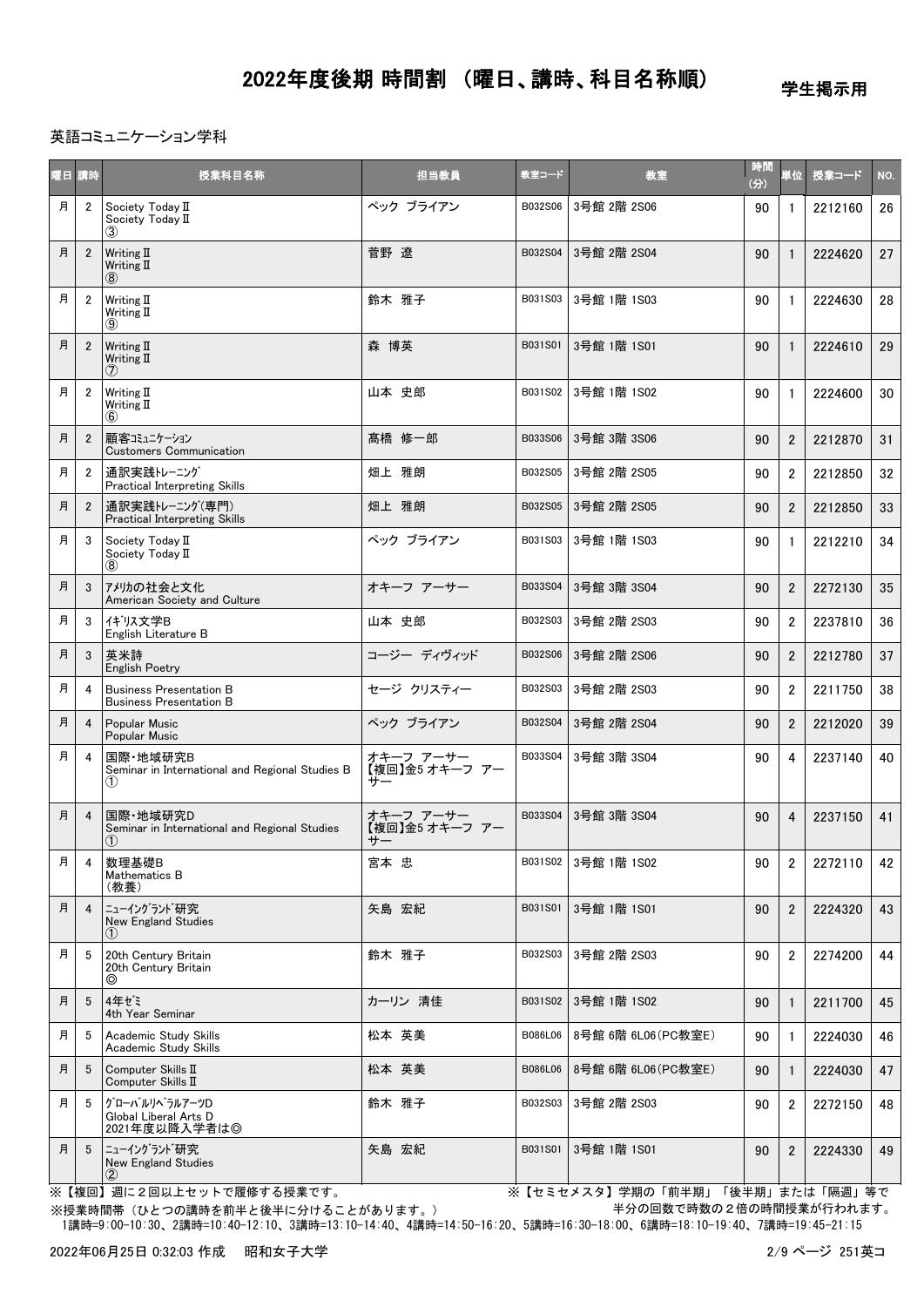学生掲示用

### 英語コミュニケーション学科

| 曜日 講時 |                | 授業科目名称                                                                                                          | 担当教員                  | 教室コード   | 教室                   | 時間<br>(分) | 単位             | 授業コード   | NO. |
|-------|----------------|-----------------------------------------------------------------------------------------------------------------|-----------------------|---------|----------------------|-----------|----------------|---------|-----|
| 火     |                | <b>Business Communication B</b><br><b>Business Communication B</b>                                              | マッカーシー ジョン            | B033S06 | 3号館 3階 3S06          | 90        | $\overline{2}$ | 2211740 | 50  |
| 火     |                | Communicative Speaking and Listening II<br>Communicative Speaking and Listening II<br>$\left( 5\right)$         | アップス ピーター             | B033S03 | 3号館 3階 3S03          | 90        |                | 2224180 | 51  |
| 火     |                | Communicative Speaking and Listening $I\!I$<br>Communicative Speaking and Listening $I\!I$<br>$\left( 3\right)$ | 教員未定                  | B077L04 | 7号館 7階 7L04 (第2視聴覚室) | 90        | -1             | 2224160 | 52  |
| 火     |                | Communicative Speaking and Listening $I\!I$<br>Communicative Speaking and Listening II<br>(8)                   | ブリス デリック              | B032S03 | 3号館 2階 2S03          | 90        |                | 2224210 | 53  |
| 火     | -1             | Grammar in Context II<br>Grammar in Context II<br>(9)                                                           | 金子 弥生                 | B031S02 | 3号館 1階 1S02          | 90        | -1             | 2224120 | 54  |
| 火     | $\mathbf{1}$   | Grammar in Context II<br>Grammar in Context II<br>(6)                                                           | 佐藤 選                  | B032S05 | 3号館 2階 2S05          | 90        |                | 2228060 | 55  |
| 火     | -1             | Society Todav II<br>Society Today II<br>(7)                                                                     | コージー ディヴィッド           | B034S01 | 3号館 4階 4S01          | 90        |                | 2212200 | 56  |
| 火     |                | Society Today II<br>Society Today II<br>(9)                                                                     | ライアン ケビン              | B032S04 | 3号館 2階 2S04          | 90        |                | 2212220 | 57  |
| 火     |                | Speaking and Listening II A<br>Speaking and Listening II A<br>(5)                                               | アップス ピーター             | B033S03 | 3号館 3階 3S03          | 90        | $\mathbf{1}$   | 2224180 | 58  |
| 火     |                | Speaking and Listening $II A$<br>Speaking and Listening II A                                                    | 教員未定                  | B077L04 | 7号館 7階 7L04 (第2視聴覚室) | 90        |                | 2224160 | 59  |
| 火     |                | Speaking and Listening $II A$<br>Speaking and Listening $II A$<br>$\left( 8\right)$                             | ブリス デリック              | B032S03 | 3号館 2階 2S03          | 90        |                | 2224210 | 60  |
| 火     |                | 英語科教育法<br>Teaching English as a Foreign Language<br>※火1・火2をセット(連続)で履修                                           | 臼倉 美里<br>【複回】火2 臼倉 美里 | B031S03 | 3号館 1階 1S03          | 90        | 4              | 2209440 | 61  |
| 火     | -1             | 英語科教育法(学部)<br>Teaching English as a Foreign Language<br>※火1・火2をセット(連続)で履修                                       | 臼倉 美里<br>【複回】火2 臼倉 美里 | B031S03 | 3号館 1階 1S03          | 90        | 4              | 2209440 | 62  |
| 火     | -1             | 英語科教育法B<br>Teaching English as a Foreign Language B<br>※火1・火2をセット(連続)で履修                                        | 臼倉 美里<br>【複回】火2 臼倉 美里 | B031S03 | 3号館 1階 1S03          | 90        | 4              | 2209440 | 63  |
| 火     | -1             | 英語学研究D<br>Study of English Linguistics D                                                                        | 鈴木 博雄                 |         | B032S06 3号館 2階 2S06  | 90        | $\overline{2}$ | 2212800 | 64  |
| 火     | $\mathbf{1}$   | グローバルリベラルアーツB<br>Global Liberal Arts B<br>英語力基準あり3年次以上対象 遠隔                                                     | セージ クリスティー            | B015L31 | 1号館 5階 5L31 (PC教室L)  | 90        | $\overline{2}$ | 2206320 | 65  |
| 火     | $\overline{2}$ | Communicative Speaking and Listening II<br>Communicative Speaking and Listening $I\!I$<br>$\left( 9\right)$     | 教員未定                  | B077L04 | 7号館 7階 7L04 (第2視聴覚室) | 90        |                | 2224220 | 66  |
| 火     | $\overline{2}$ | Communicative Speaking and Listening II<br>Communicative Speaking and Listening $I\!I$<br>(6)                   | ブリス デリック              | B032S03 | 3号館 2階 2S03          | 90        |                | 2224190 | 67  |
| 火     | $\overline{2}$ | Digital Production<br><b>Digital Production</b><br>◎                                                            | ライアン ケビン              | B032S04 | 3号館 2階 2S04          | 90        | $\overline{2}$ | 2211880 | 68  |
| 火     | $\overline{2}$ | Grammar in Context II<br>Grammar in Context II<br>(5)                                                           | 池田 陽子                 | B033S05 | 3号館 3階 3S05          | 90        |                | 2224080 | 69  |
| 火     | $\overline{2}$ | Grammar in Context II<br>Grammar in Context II<br>④                                                             | 佐藤 選                  | B032S05 | 3号館 2階 2S05          | 90        |                | 2224070 | 70  |

※【複回】週に2回以上セットで履修する授業です。 ※【セミセメスタ】学期の「前半期」「後半期」または「隔週」等で 半分の回数で時数の2倍の時間授業が行われます。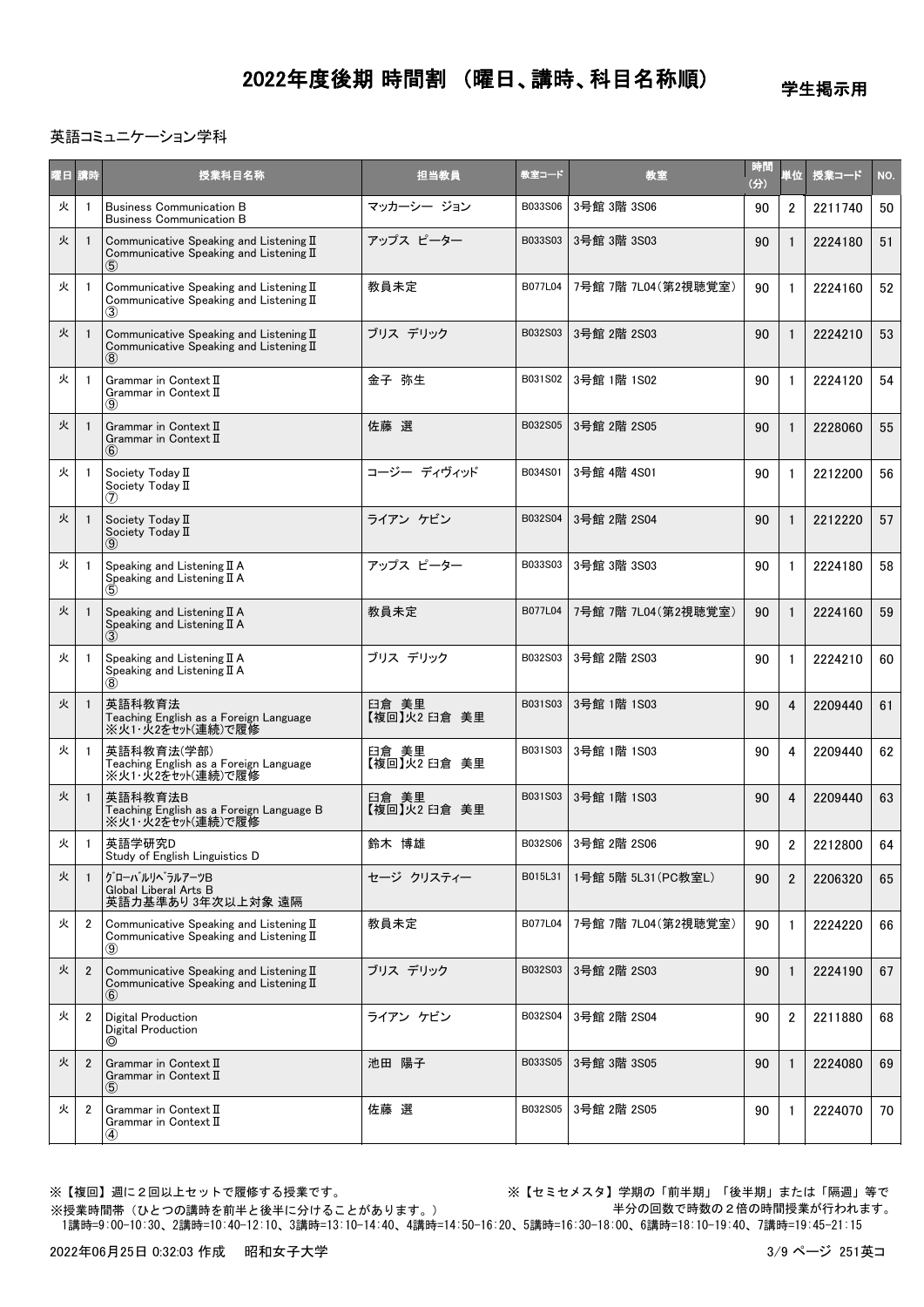学生掲示用

#### 英語コミュニケーション学科

| 曜日 講時 |                | 授業科目名称                                                                    | 担当教員                  | 教室コード   | 教室                   | 時間<br>(分) | 単位             | 授業コード   | NO. |
|-------|----------------|---------------------------------------------------------------------------|-----------------------|---------|----------------------|-----------|----------------|---------|-----|
| 火     | $\overline{2}$ | Grammar in Context II<br>Grammar in Context II<br>(1)                     | 杉橋 朝子                 | B033S04 | 3号館 3階 3S04          | 90        | $\mathbf{1}$   | 2224040 | 71  |
| 火     | $\overline{2}$ | Grammar in Context II<br>Grammar in Context $\mathbb I$<br>$\circled{3}$  | 森 博英                  | B032S06 | 3号館 2階 2S06          | 90        | $\mathbf{1}$   | 2224060 | 72  |
| 火     | $\overline{2}$ | <b>Hospitality English</b><br><b>Hospitality English</b>                  | 宮島 瑞穂                 | B031S02 | 3号館 1階 1S02          | 90        | $\overline{2}$ | 2212000 | 73  |
| 火     | $\overline{2}$ | Society Today II<br>Society Today II<br>$\left( 5\right)$                 | アップス ピーター             | B033S03 | 3号館 3階 3S03          | 90        | $\mathbf{1}$   | 2212180 | 74  |
| 火     | $\overline{2}$ | Society Today II<br>Society Today II<br>$\circled{4}$                     | コージー ディヴィッド           | B034S01 | 3号館 4階 4S01          | 90        | $\mathbf{1}$   | 2212170 | 75  |
| 火     | $\overline{2}$ | Speaking and Listening II A<br>Speaking and Listening II A<br>(9)         | 教員未定                  | B077L04 | 7号館 7階 7L04 (第2視聴覚室) | 90        | $\mathbf{1}$   | 2224220 | 76  |
| 火     | $\overline{2}$ | Speaking and Listening $II A$<br>Speaking and Listening II A<br>(6)       | ブリス デリック              | B032S03 | 3号館 2階 2S03          | 90        | $\mathbf{1}$   | 2224190 | 77  |
| 火     | $\overline{2}$ | 英語科教育法<br>Teaching English as a Foreign Language<br>※火1・火2をセット(連続)で履修     | 臼倉 美里<br>【複回】火1日倉 美里  | B031S03 | 3号館 1階 1S03          | 90        | 4              | 2209440 | 78  |
| 火     | $\overline{2}$ | 英語科教育法(学部)<br>Teaching English as a Foreign Language<br>※火1・火2をセット(連続)で履修 | 臼倉 美里<br>【複回】火1 臼倉 美里 | B031S03 | 3号館 1階 1S03          | 90        | $\overline{4}$ | 2209440 | 79  |
| 火     | $\overline{2}$ | 英語科教育法B<br>Teaching English as a Foreign Language B<br>※火1・火2をセット(連続)で履修  | 臼倉 美里<br>【複回】火1 臼倉 美里 | B031S03 | 3号館 1階 1S03          | 90        | 4              | 2209440 | 80  |
| 火     | $\overline{2}$ | コーパス言語学<br>Corpus and Linguistics                                         | 高味 み鈴                 | B034S04 | 3号館 4階 4S04          | 90        | $\overline{2}$ | 2237340 | 81  |
| 火     | $\overline{2}$ | 児童英語教育演習<br>English Teaching Exercise for Pupils                          | 幡井 理恵                 | B031S01 | 3号館 1階 1S01          | 90        | $\overline{2}$ | 2212580 | 82  |
| 火     | 3              | Computer Literacy B<br>Computer Literacy B                                | ライアン ケビン              | B032S04 | 3号館 2階 2S04          | 90        | $\overline{2}$ | 2211760 | 83  |
| 火     | 3              | イギリス文化研究<br>Studies on English Culture                                    | 山本 史郎                 | B032S06 | 3号館 2階 2S06          | 90        | $\overline{2}$ | 2212450 | 84  |
| 火     | 3              | 意味論<br><b>Semantics</b>                                                   | 井原 奉明                 | B032S05 | 3号館 2階 2S05          | 90        | $\overline{2}$ | 2212690 | 85  |
| 火     | 3              | 英語特別演習ⅡB<br>English Special Seminar II B<br>$\circled{2}$                 | 教員未定                  | B031S02 | 3号館 1階 1S02          | 90        | 1              | 2238190 | 86  |
| 火     | 3              | 児章英語活動の研究<br>English Activities at Elementary Schools                     | 幡井 理恵                 | B031S01 | 3号館 1階 1S01          | 90        | $\overline{2}$ | 2212590 | 87  |
| 火     | 3              | ビジネスコミュニケーション研究B<br><b>Business Communication Studies B</b>               | ブリス デリック              | B032S03 | 3号館 2階 2S03          | 90        | 2              | 2212530 | 88  |
| 火     | $\overline{4}$ | 英語で地域貢献<br>NPO Volunteering in English<br>(通年)©                           | 重松 優                  | B032S03 | 3号館 2階 2S03          | 90        | $\overline{2}$ | 3202220 | 89  |
| 火     | 4              | 英語特別演習 IB<br>English Special Seminar II B<br>(1)                          | 教員未定                  | B031S02 | 3号館 1階 1S02          | 90        | $\mathbf{1}$   | 2228130 | 90  |
| 火     | $\overline{4}$ | 比較文学·文化<br>Comparative Literature and Culture                             | 山本 史郎                 | B032S06 | 3号館 2階 2S06          | 90        | $\overline{2}$ | 2212720 | 91  |
| 火     | 5              | 英語特別演習ⅡA<br>English Special Seminar II A<br>(1)                           | 池田 陽子                 | B031S01 | 3号館 1階 1S01          | 90        | $\mathbf{1}$   | 2228120 | 92  |
| 火     | 5              | 英語特別演習ⅡA<br>English Special Seminar II A<br>$\circledZ$                   | 鈴木 雅子                 | B032S06 | 3号館 2階 2S06          | 90        | $\mathbf{1}$   | 2238180 | 93  |

※【複回】週に2回以上セットで履修する授業です。 ※【セミセメスタ】学期の「前半期」「後半期」または「隔週」等で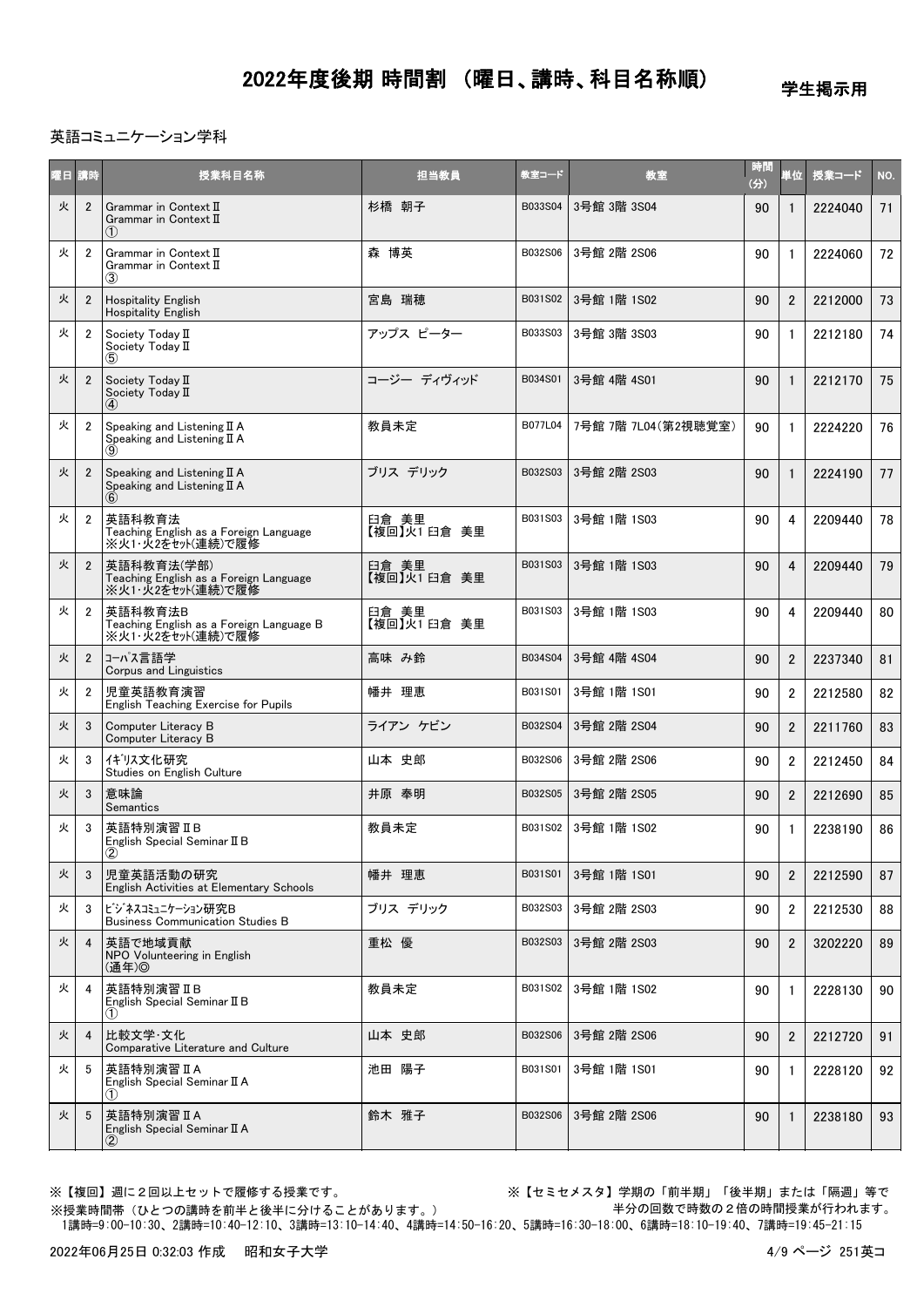学生掲示用

#### 英語コミュニケーション学科

|   | 曜日 講時          | 授業科目名称                                                                                    | 担当教員             | 教室コード   | 教室          | 時間<br>(3) | 単位           | <b>授業コード</b> | NO. |
|---|----------------|-------------------------------------------------------------------------------------------|------------------|---------|-------------|-----------|--------------|--------------|-----|
| 火 | 5              | 国際·地域研究A<br>Seminar in International and Regional Studies A<br>$\bf(4)$                   | 李守<br>【複回】木5 李 守 | B034S04 | 3号館 4階 4S04 | 90        | 4            | 2237820      | 94  |
| 水 | $\overline{2}$ | 1年ゼミ<br>1st Year Seminar<br>(8)                                                           | 池田 陽子            | B033S03 | 3号館 3階 3S03 | 90        | $\mathbf{1}$ | 1235430      | 95  |
| 水 | $\overline{2}$ | 1年ぜミ<br>1st Year Seminar<br>(1)                                                           | 井原 奉明            | B032S05 | 3号館 2階 2S05 | 90        | $\mathbf{1}$ | 2224380      | 96  |
| 水 | $\overline{2}$ | 1年ぜミ<br>1st Year Seminar<br>(7)                                                           | 菅野 遼             | B033S04 | 3号館 3階 3S04 | 90        | $\mathbf{1}$ | 1235420      | 97  |
| 水 | $\overline{2}$ | 1年ゼミ<br>1st Year Seminar<br>$\circled{2}$                                                 | 島﨑 里子            | B031S01 | 3号館 1階 1S01 | 90        | $\mathbf{1}$ | 2224390      | 98  |
| 水 | $\overline{2}$ | 1年ゼミ<br>1st Year Seminar<br>$\bf(4)$                                                      | 鈴木 博雄            | B031S02 | 3号館 1階 1S02 | 90        | $\mathbf{1}$ | 2224410      | 99  |
| 水 | $\overline{2}$ | 1年ゼミ<br>1st Year Seminar<br>(6)                                                           | 鈴木 雅子            | B031S03 | 3号館 1階 1S03 | 90        | $\mathbf{1}$ | 2224430      | 100 |
| 水 | $\overline{2}$ | 1年ゼミ<br>1st Year Seminar<br>(3)                                                           | 竹田 らら            | B032S03 | 3号館 2階 2S03 | 90        | $\mathbf{1}$ | 2224400      | 101 |
| 水 | $\overline{2}$ | 1年ゼミ<br>1st Year Seminar<br>(5)                                                           | 森 博英             | B032S04 | 3号館 2階 2S04 | 90        | $\mathbf{1}$ | 2224420      | 102 |
| 水 | $\overline{2}$ | 基礎ゼミⅡ<br>1st Year Seminar II<br>(8)                                                       | 池田 陽子            | B033S03 | 3号館 3階 3S03 | 90        | $\mathbf{1}$ | 1235430      | 103 |
| 水 | $\overline{2}$ | 基礎ゼミⅡ<br>1st Year Seminar II<br>(1)                                                       | 井原 奉明            | B032S05 | 3号館 2階 2S05 | 90        | $\mathbf{1}$ | 2224380      | 104 |
| 水 | $\overline{2}$ | 基礎ゼミⅡ<br>1st Year Seminar II<br>$\circled7$                                               | 菅野 遼             | B033S04 | 3号館 3階 3S04 | 90        | $\mathbf{1}$ | 1235420      | 105 |
| 水 | $\overline{2}$ | 基礎ゼミⅡ<br>1st Year Seminar II<br>$\circledz$                                               | 島﨑 里子            | B031S01 | 3号館 1階 1S01 | 90        | $\mathbf{1}$ | 2224390      | 106 |
| 水 | $\overline{2}$ | 基礎ゼミⅡ<br>1st Year Seminar II<br>$\bf(4)$                                                  | 鈴木 博雄            | B031S02 | 3号館 1階 1S02 | 90        | $\mathbf{1}$ | 2224410      | 107 |
| 水 | $\overline{2}$ | 基礎ゼミⅡ<br>1st Year Seminar II<br>$\circled6$                                               | 鈴木 雅子            | B031S03 | 3号館 1階 1S03 | 90        | $\mathbf{1}$ | 2224430      | 108 |
| 水 | $\overline{2}$ | 基礎ゼミⅡ<br>1st Year Seminar II<br>3)                                                        | 竹田 らら            | B032S03 | 3号館 2階 2S03 | 90        | $\mathbf{1}$ | 2224400      | 109 |
| 水 | $\overline{2}$ | 基礎ゼミⅡ<br>1st Year Seminar II<br>$\circledS$                                               | 森 博英             | B032S04 | 3号館 2階 2S04 | 90        | $\mathbf{1}$ | 2224420      | 110 |
| 木 |                | Academic Speaking and Listening II<br>Academic Speaking and Listening II<br>$\circ$       | エヴァンズ サイモン       | B033S04 | 3号館 3階 3S04 | 90        | $\mathbf{1}$ | 2224260      | 111 |
| 木 | -1             | Academic Speaking and Listening II<br>Academic Speaking and Listening II<br>(5)           | デイヴィス ヒュー        | B033S05 | 3号館 3階 3S05 | 90        | 1            | 2224270      | 112 |
| 木 |                | Academic Speaking and Listening II<br>Academic Speaking and Listening II<br>$\circled{2}$ | ハンクス ジェフリー       | B031S01 | 3号館 1階 1S01 | 90        | $\mathbf{1}$ | 2224240      | 113 |
| 木 | $\overline{1}$ | Academic Speaking and Listening II<br>Academic Speaking and Listening II<br>(1)           | マッカーシー ジョン       | B032S06 | 3号館 2階 2S06 | 90        | 1            | 2224230      | 114 |

※【複回】週に2回以上セットで履修する授業です。 ※【セミセメスタ】学期の「前半期」「後半期」または「隔週」等で 半分の回数で時数の2倍の時間授業が行われます。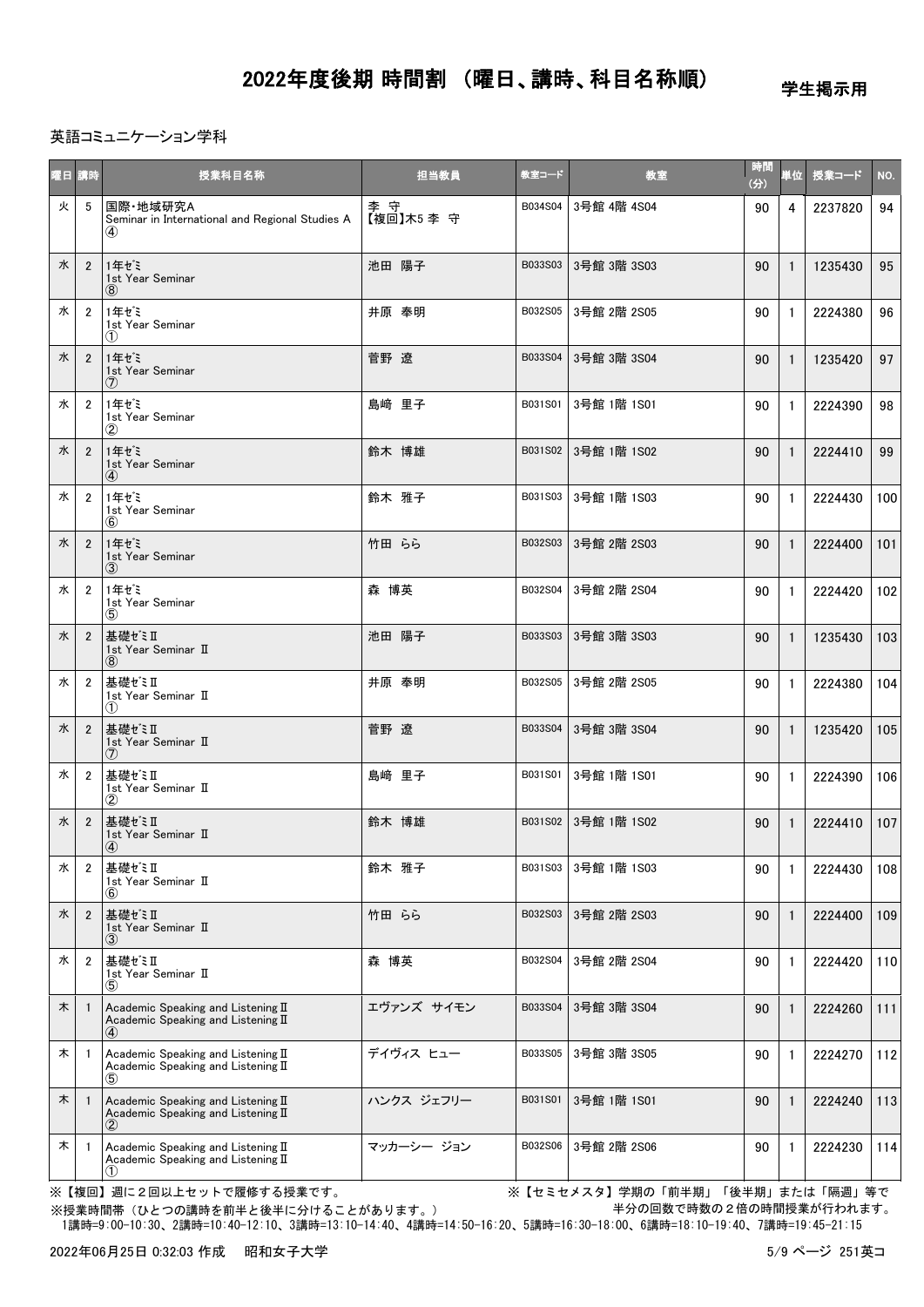学生掲示用

### 英語コミュニケーション学科

|   | 曜日 講時          | 授業科目名称                                                                             | 担当教員         | 教室コード   | 教室          | 時間<br>(分) | 単位             | 授業コード   | NO. |
|---|----------------|------------------------------------------------------------------------------------|--------------|---------|-------------|-----------|----------------|---------|-----|
| 木 |                | Academic Speaking and Listening II<br>Academic Speaking and Listening II           | ラヒースト デイヴィッド | B031S02 | 3号館 1階 1S02 | 90        | $\mathbf{1}$   | 2224250 | 115 |
| 木 |                | Reading $II$<br>Reading $\rm I\hspace{-0.50ex}I$<br>(8)                            | 小川 喜正        | B033S03 | 3号館 3階 3S03 | 90        | $\mathbf{1}$   | 2224710 | 116 |
| 木 |                | Reading $\mathbb I$<br>Reading $\mathbb I$<br>(9)                                  | 金子 弥生        | B032S04 | 3号館 2階 2S04 | 90        | $\mathbf{1}$   | 2224720 | 117 |
| 木 |                | Reading $\rm I\hspace{-0.50ex}I$<br>Reading II<br>(6)                              | 菅野 遼         | B032S03 | 3号館 2階 2S03 | 90        | $\mathbf{1}$   | 2224690 | 118 |
| 木 |                | Reading $\mathbb I$<br>Reading II<br>(7)                                           | 鈴木 博雄        | B031S03 | 3号館 1階 1S03 | 90        | $\mathbf{1}$   | 2224700 | 119 |
| 木 |                | Speaking and Listening $I\!I$ B<br>Speaking and Listening $I\!I$ B<br>$\bf{a}$     | エヴァンズ サイモン   | B033S04 | 3号館 3階 3S04 | 90        | $\mathbf{1}$   | 2224260 | 120 |
| 木 |                | Speaking and Listening II B<br>Speaking and Listening II B                         | デイヴィス ヒュー    | B033S05 | 3号館 3階 3S05 | 90        | $\mathbf{1}$   | 2224270 | 121 |
| 木 |                | Speaking and Listening II B<br>Speaking and Listening II B<br>$\circled{2}$        | ハンクス ジェフリー   | B031S01 | 3号館 1階 1S01 | 90        | $\mathbf{1}$   | 2224240 | 122 |
| 木 |                | Speaking and Listening II B<br>Speaking and Listening II B                         | マッカーシー ジョン   | B032S06 | 3号館 2階 2S06 | 90        | $\mathbf{1}$   | 2224230 | 123 |
| 木 |                | Speaking and Listening $I\!I$ B<br>Speaking and Listening II B<br>(3)              | ラヒースト デイヴィッド | B031S02 | 3号館 1階 1S02 | 90        | $\mathbf{1}$   | 2224250 | 124 |
| 木 |                | 開発援助<br>Development and Aid                                                        | 小西 雅子        | B084S42 | 8号館 4階 4S42 | 90        | $\overline{2}$ | 2272140 | 125 |
| 木 |                | 開発援助(英語)<br>Development and Aid (in English)                                       | 小西 雅子        | B084S42 | 8号館 4階 4S42 | 90        | $\overline{2}$ | 2272140 | 126 |
| 木 | $\overline{2}$ | Academic Speaking and Listening II<br>Academic Speaking and Listening II<br>(9)    | ハンクス ジェフリー   | B031S01 | 3号館 1階 1S01 | 90        | $\mathbf{1}$   | 2224310 | 127 |
| 木 | $\overline{2}$ | Academic Speaking and Listening II<br>Academic Speaking and Listening II<br>(6)    | ペック ブライアン    | B032S04 | 3号館 2階 2S04 | 90        | $\mathbf{1}$   | 2224280 | 128 |
| 木 | $\overline{2}$ | Academic Speaking and Listening II<br>Academic Speaking and Listening II<br>$\cup$ | マッカーシー ジョン   | B032S06 | 3号館 2階 2S06 | 90        | 1              | 2224290 | 129 |
| 木 | 2              | Academic Speaking and Listening II<br>Academic Speaking and Listening II<br>(8)    | ラヒースト デイヴィッド | B031S02 | 3号館 1階 1S02 | 90        | $\mathbf{1}$   | 2224300 | 130 |
| 木 | $\overline{2}$ | English in Business Context<br>English in Business Context                         | 杉橋 朝子        | B033S04 | 3号館 3階 3S04 | 90        | $\overline{2}$ | 2211890 | 131 |
| 木 | $\overline{2}$ | Reading $\mathbb I$<br>Reading $II$<br>(2)                                         | 池田 陽子        | B033S03 | 3号館 3階 3S03 | 90        | 1              | 2224650 | 132 |
| 木 | $\overline{2}$ | Reading $II$<br>Reading $II$<br>(5)                                                | 菅野 遼         | B032S03 | 3号館 2階 2S03 | 90        | $\mathbf{1}$   | 2224680 | 133 |
| 木 | $\overline{2}$ | Reading II<br>Reading $\mathbb I$<br>(3)                                           | 教員未定         | B033S05 | 3号館 3階 3S05 | 90        | $\mathbf{1}$   | 2224660 | 134 |
| 木 | $\overline{2}$ | Reading $II$<br>Reading $\mathbb I$<br>(1)                                         | セージ クリスティー   | B032S05 | 3号館 2階 2S05 | 90        | $\mathbf{1}$   | 2224640 | 135 |
| 木 | $\overline{2}$ | Reading $II$<br>Reading II<br>$\circled{4}$                                        | 森 博英         | B031S03 | 3号館 1階 1S03 | 90        | 1              | 2224670 | 136 |

※【複回】週に2回以上セットで履修する授業です。 ※【セミセメスタ】学期の「前半期」「後半期」または「隔週」等で 半分の回数で時数の2倍の時間授業が行われます。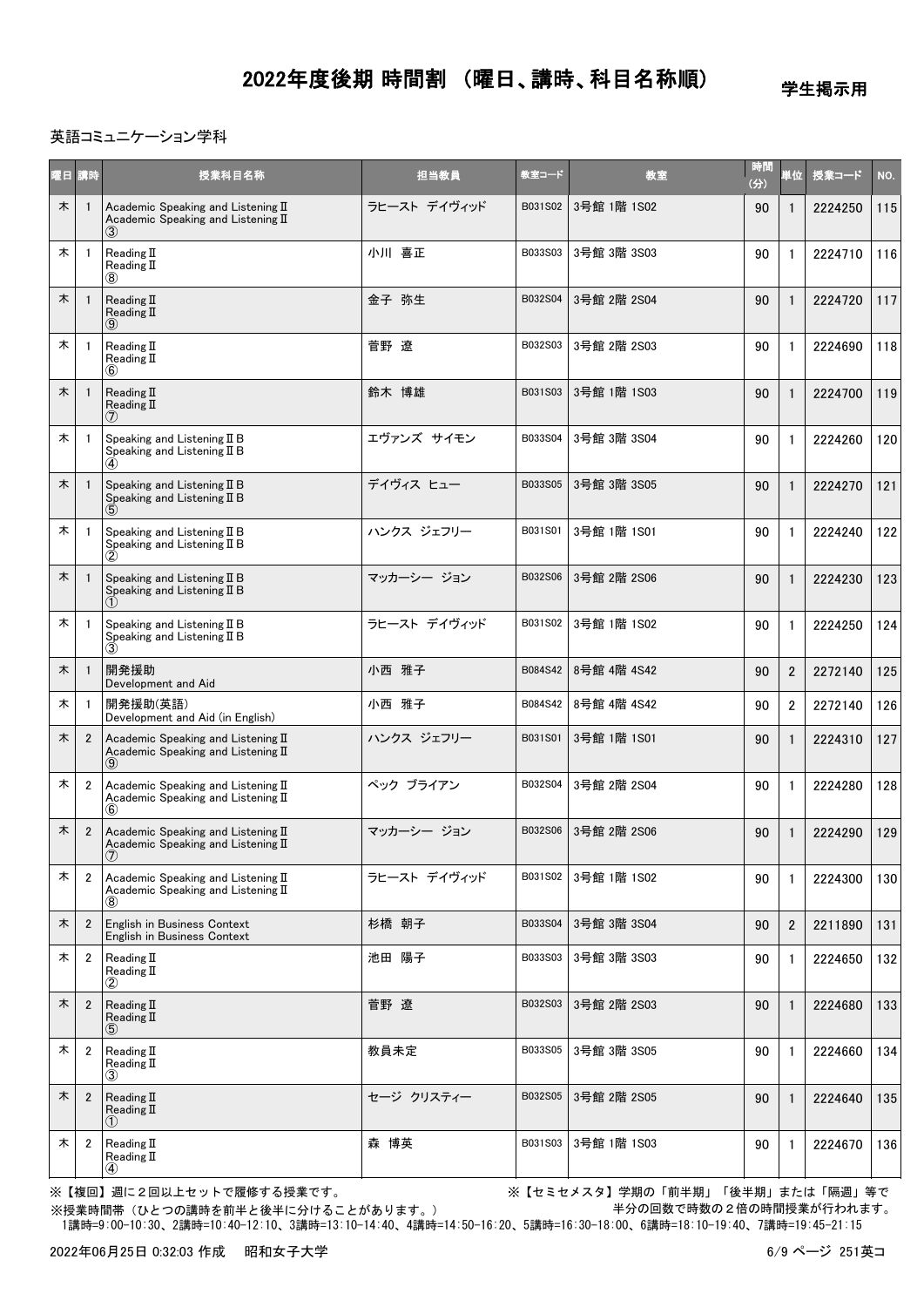学生掲示用

#### 英語コミュニケーション学科

| 曜日 講時 |                | 授業科目名称                                                                        | 担当教員                  | 教室コード   | 教室          | 時間<br>(分) | 単位             | 授業コード   | NO. |
|-------|----------------|-------------------------------------------------------------------------------|-----------------------|---------|-------------|-----------|----------------|---------|-----|
| 木     | $\overline{2}$ | Speaking and Listening II B<br>Speaking and Listening II B                    | ハンクス ジェフリー            | B031S01 | 3号館 1階 1S01 | 90        | 1              | 2224310 | 137 |
| 木     | $\overline{2}$ | Speaking and Listening II B<br>Speaking and Listening II B                    | ペック ブライアン             | B032S04 | 3号館 2階 2S04 | 90        | $\mathbf{1}$   | 2224280 | 138 |
| 木     | $\overline{2}$ | Speaking and Listening II B<br>Speaking and Listening II B                    | マッカーシー ジョン            | B032S06 | 3号館 2階 2S06 | 90        | 1              | 2224290 | 139 |
| 木     | $\overline{2}$ | Speaking and Listening II B<br>Speaking and Listening II B                    | ラヒースト デイヴィッド          | B031S02 | 3号館 1階 1S02 | 90        | $\mathbf{1}$   | 2224300 | 140 |
| 木     | $\overline{2}$ | 国際社会でのコミュニケーションB<br>Communication in Global Society B                         | 山本 史郎                 | B034S01 | 3号館 4階 4S01 | 90        | $\overline{2}$ | 2224475 | 141 |
| 木     | 3              | Culture Today II<br>Culture Today II<br>$\bf(4)$                              | ペック ブライアン             | B032S04 | 3号館 2階 2S04 | 90        | $\mathbf{1}$   | 2211820 | 142 |
| 木     | 3              | Film Criticism<br>Film Criticism                                              | コージー ディヴィッド           | B032S06 | 3号館 2階 2S06 | 90        | $\overline{2}$ | 2211900 | 143 |
| 木     | 3              | <b>Technical Writing</b><br><b>Technical Writing</b>                          | 井口 景子                 | B032S03 | 3号館 2階 2S03 | 90        | $\overline{2}$ | 2212410 | 144 |
| 木     | 3              | 教材研究<br>Teaching Materials for English Classes                                | 森 博英                  | B033S04 | 3号館 3階 3S04 | 90        | $\overline{2}$ | 2212700 | 145 |
| 木     | 3              | 国際コミュニケーション概論<br>Introduction to International Communication<br>(1)           | 杉橋 朝子・小西 卓三           | B032S05 | 3号館 2階 2S05 | 90        | $\overline{2}$ | 2274580 | 146 |
| 木     | 3              | 国際コミュニケーション概論<br>Introduction to International Communication<br>$\circled{2}$ | 杉橋 朝子・小西 卓三           | B031S01 | 3号館 1階 1S01 | 90        | $\overline{2}$ | 2272180 | 147 |
| 木     | 3              | 社会言語学<br>Sociolinguistics                                                     | 竹田 らら                 | B031S03 | 3号館 1階 1S03 | 90        | $\overline{2}$ | 2212730 | 148 |
| 木     | $\overline{4}$ | 3年ゼミ<br>3rd Year Seminar                                                      | コージー ディヴィッド           | B032S06 | 3号館 2階 2S06 | 90        | $\mathbf{1}$   | 2211430 | 149 |
| 木     | 4              | 3年ゼミ<br>3rd Year Seminar                                                      | 小西 卓三                 | B032S04 | 3号館 2階 2S04 | 90        | $\mathbf{1}$   | 2211450 | 150 |
| 木     | 4              | 3年ゼミ<br>3rd Year Seminar                                                      | 重松 優                  | B032S03 | 3号館 2階 2S03 | 90        | $\mathbf{1}$   | 2211460 | 151 |
| 木     | 4              | 3年ゼミ<br>3rd Year Seminar                                                      | 島﨑 里子                 | B031S03 | 3号館 1階 1S03 | 90        | $\mathbf{1}$   | 2211520 | 152 |
| 木     | 4              | 3年ゼミ<br>3rd Year Seminar                                                      | 鈴木 雅子                 | B033S05 | 3号館 3階 3S05 | 90        | $\mathbf{1}$   | 2211440 | 153 |
| 木     | 4              | 3年ゼミ<br>3rd Year Seminar                                                      | セージ クリスティー            | B032S05 | 3号館 2階 2S05 | 90        | $\mathbf{1}$   | 2211400 | 154 |
| 木     | $\overline{4}$ | 文化・言語概論<br>Introduction to Culture and Linguistics<br>$\circled{2}$           | 高味 み鈴 鈴木 博雄 山<br>本 史郎 | B031S02 | 3号館 1階 1S02 | 90        | $\overline{2}$ | 2272200 | 155 |
| 木     | 4              | 文化·言語概論<br>Introduction to Culture and Linguistics<br>(1)                     | 高味 み鈴 鈴木 博雄 山<br>本 史郎 | B031S01 | 3号館 1階 1S01 | 90        | $\overline{2}$ | 2272190 | 156 |
| 木     | 5              | 4年ゼミ<br>4th Year Seminar                                                      | コージー ディヴィッド           | B032S06 | 3号館 2階 2S06 | 90        | 1              | 2211590 | 157 |
| 木     | 5              | 4年ゼミ<br>4th Year Seminar                                                      | 小西 卓三                 | B032S04 | 3号館 2階 2S04 | 90        | $\mathbf{1}$   | 2211610 | 158 |
| 木     | 5              | 4年ゼミ<br>4th Year Seminar                                                      | 重松 優                  | B032S03 | 3号館 2階 2S03 | 90        | $\mathbf{1}$   | 2211710 | 159 |
| 木     | 5              | 4年ゼミ<br>4th Year Seminar                                                      | 島﨑 里子                 | B031S03 | 3号館 1階 1S03 | 90        | $\mathbf{1}$   | 2211670 | 160 |
| 木     | 5              | 4年ゼミ<br>4th Year Seminar                                                      | セージ クリスティー            | B032S05 | 3号館 2階 2S05 | 90        | -1             | 2211550 | 161 |

※【複回】週に2回以上セットで履修する授業です。 ※【セミセメスタ】学期の「前半期」「後半期」または「隔週」等で 半分の回数で時数の2倍の時間授業が行われます。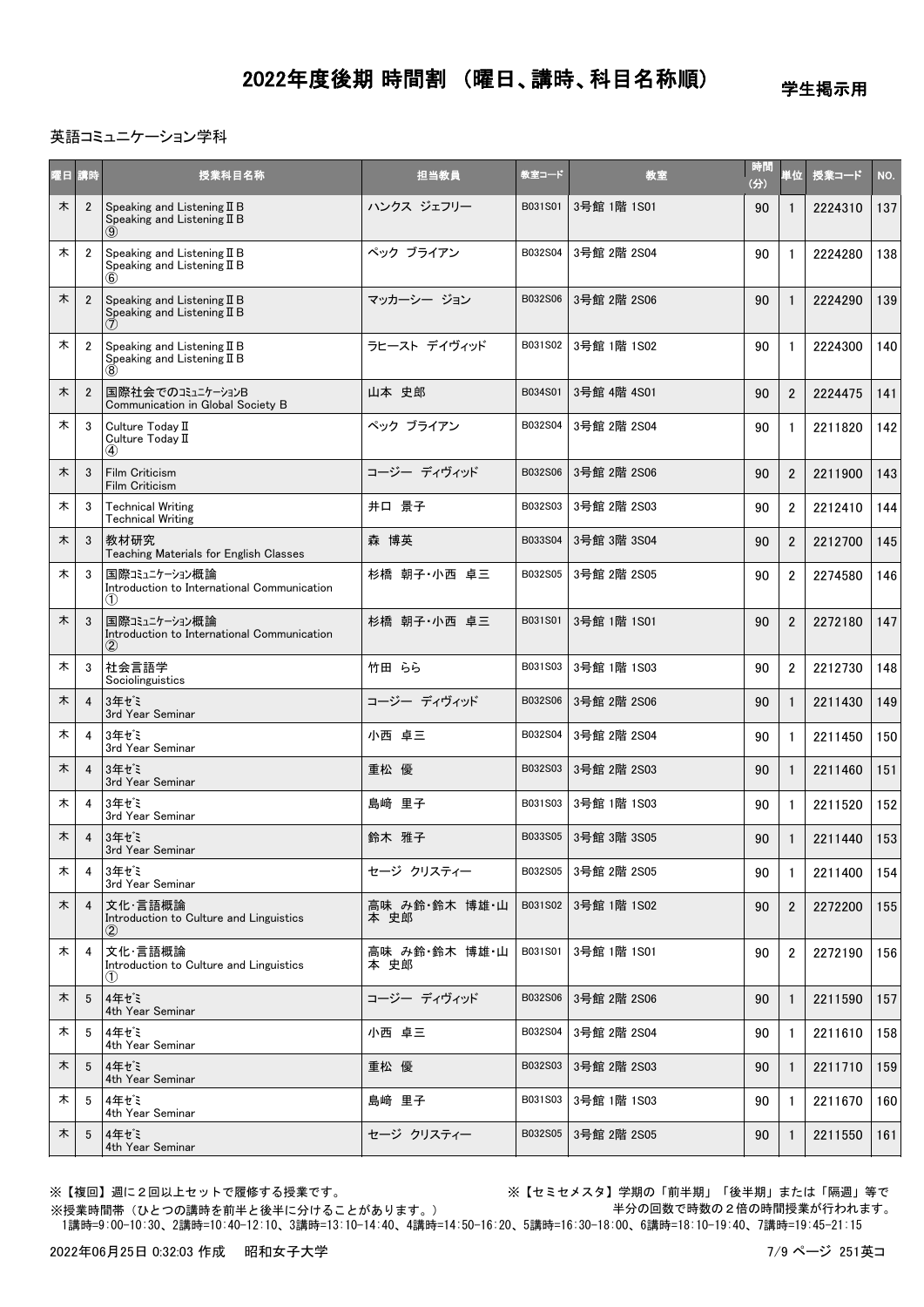学生掲示用

### 英語コミュニケーション学科

| 曜日 講時 |                | 授業科目名称                                                                                                  | 担当教員              | 教室コード   | 教室          | 時間<br>(分) | 単位             | 授業コード   | NO. |
|-------|----------------|---------------------------------------------------------------------------------------------------------|-------------------|---------|-------------|-----------|----------------|---------|-----|
| 木     | 5              | 4年ぜミ<br>4th Year Seminar                                                                                | 山本 綾              | B031S02 | 3号館 1階 1S02 | 90        | 1              | 2211580 | 162 |
| 木     | 5              | 国際·地域研究A<br>Seminar in International and Regional Studies A<br>$\bf(4)$                                 | 李 守<br>【複回】火5 李 守 | B033S06 | 3号館 3階 3S06 | 90        | 4              | 2237820 | 163 |
| 金     |                | Communicative Speaking and Listening II<br>Communicative Speaking and Listening II<br>(1)               | トランブリー ジェフリー      | B032S05 | 3号館 2階 2S05 | 90        | 1              | 2224140 | 164 |
| 金     |                | Culture Today II<br>Culture Today II<br>$\left( 7\right)$                                               | 青木 クエンビーホフマン      | B031S03 | 3号館 1階 1S03 | 90        | 1              | 2211850 | 165 |
| 金     | -1             | Culture Today II<br>Culture Today II<br>(8)                                                             | サラザール ハビエル        | B031S01 | 3号館 1階 1S01 | 90        | 1              | 2211860 | 166 |
| 金     |                | Culture Today II<br>Culture Today II<br>$\circled{9}$                                                   | リンデンベルク デニス       | B031S02 | 3号館 1階 1S02 | 90        | 1              | 2211870 | 167 |
| 金     | -1             | Grammar in Context II<br>Grammar in Context II<br>(7)                                                   | 佐藤 耕太             | B032S03 | 3号館 2階 2S03 | 90        | 1              | 2224100 | 168 |
| 金     |                | Grammar in Context II<br>Grammar in Context II<br>(8)                                                   | 島崎 里子             | B032S06 | 3号館 2階 2S06 | 90        | 1              | 2224110 | 169 |
| 金     |                | Speaking and Listening $II A$<br>Speaking and Listening $II A$<br>(1)                                   | トランブリー ジェフリー      | B032S05 | 3号館 2階 2S05 | 90        | $\mathbf{1}$   | 2224140 | 170 |
| 金     |                | メディアリテラシー概論<br>Introduction to Media Literacy<br>$\circ$                                                | 菅野 遼              | B033S03 | 3号館 3階 3S03 | 90        | $\overline{2}$ | 2212570 | 171 |
| 金     | 2              | <b>Broadcast Media</b><br><b>Broadcast Media</b>                                                        | 行実 洋一             | B031S03 | 3号館 1階 1S03 | 90        | $\overline{2}$ | 2211730 | 172 |
| 金     | $\overline{2}$ | Communicative Speaking and Listening II<br>Communicative Speaking and Listening II<br>(7)               | リンデンベルク デニス       | B031S02 | 3号館 1階 1S02 | 90        | $\mathbf{1}$   | 2224200 | 173 |
| 金     | $\overline{2}$ | Culture Today II<br>Culture Today II<br>$\circledast$                                                   | 青木 クエンビーホフマン      | B033S40 | 3号館 3階 3S40 | 90        | $\mathbf{1}$   | 2211840 | 174 |
| 金     | $\overline{2}$ | Culture Today II<br>Culture Today II<br>(3)                                                             | サラザール ハビエル        | B031S01 | 3号館 1階 1S01 | 90        | 1              | 2211810 | 175 |
| 金     | $\overline{2}$ | Culture Today II<br>Culture Today II<br>2                                                               | トランブリー ジェフリー      | B032S05 | 3号館 2階 2S05 | 90        | $\mathbf{1}$   | 2211800 | 176 |
| 金     | $\overline{2}$ | Culture Today II<br>Culture Today II<br>(1)                                                             | マッカーシー ジョン        | B034S01 | 3号館 4階 4S01 | 90        | 1              | 2211790 | 177 |
| 金     | $\overline{2}$ | Grammar in Context II<br>Grammar in Context II<br>$\rm(2)$                                              | 鈴木 博雄             | B032S06 | 3号館 2階 2S06 | 90        | $\mathbf{1}$   | 2224050 | 178 |
| 金     | $\overline{2}$ | Speaking and Listening II A<br>Speaking and Listening $II A$<br>(7)                                     | リンデンベルク デニス       | B031S02 | 3号館 1階 1S02 | 90        | 1              | 2224200 | 179 |
| 金     | $\overline{2}$ | ビジネスコミュニケーション研究D<br><b>Business Communication Studies D</b>                                             | 杉橋 朝子             | B033S03 | 3号館 3階 3S03 | 90        | $\overline{2}$ | 2212540 | 180 |
| 金     | 3              | Communicative Speaking and Listening II<br>Communicative Speaking and Listening $\mathbb I$<br>$\rm(2)$ | マッカーシー ジョン        | B032S06 | 3号館 2階 2S06 | 90        | $\mathbf{1}$   | 2224150 | 181 |
| 金     | 3              | Culture Today II<br>Culture Today II<br>(5)                                                             | トランブリー ジェフリー      | B032S05 | 3号館 2階 2S05 | 90        | 1              | 2211830 | 182 |
| 金     | 3              | Language of Advertising<br>Language of Advertising                                                      | 菅野 遼              | B033S04 | 3号館 3階 3S04 | 90        | $\overline{2}$ | 2212010 | 183 |

※【複回】週に2回以上セットで履修する授業です。 ※【セミセメスタ】学期の「前半期」「後半期」または「隔週」等で 半分の回数で時数の2倍の時間授業が行われます。